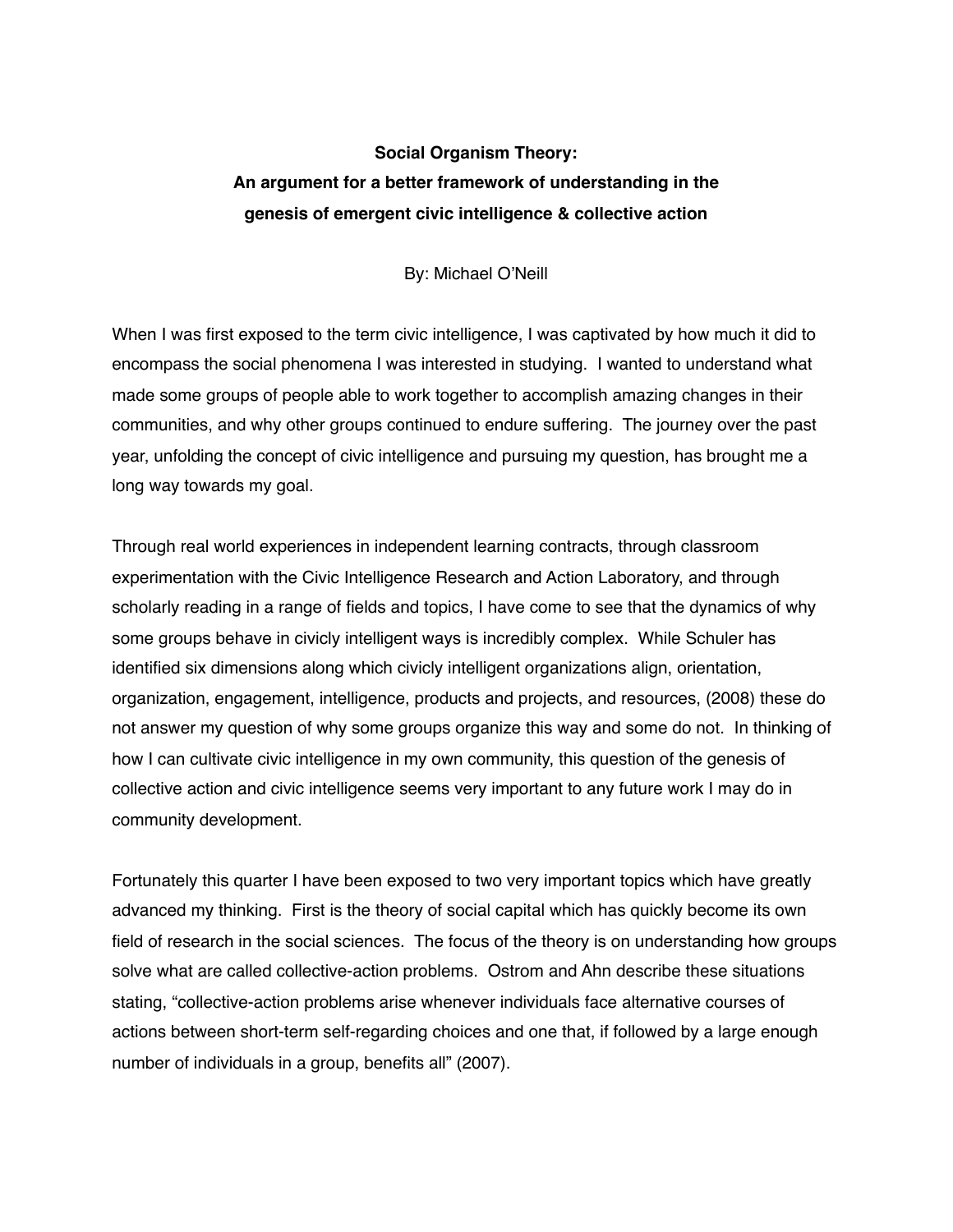What struck me the most about the research into these collective-action problems was how focused on the individual perspective the approach was in dealing with a group phenomenon. This is not to say that some of the key components of social capital identified by Ostrom and Ahn, such as networks and rules, are not shared by a group. But social capital is seen as belonging to individuals and allowing them to act collaboratively.

The second topic which moved my thinking forward was the worker cooperatives that have developed in Spain and Argentina. These powerful examples of collective action which have brought great benefit and strength to their communities pushed me even harder to understand why they happened and how to replicate it. In both of these cooperatives there is evidence of civic intelligence and social capital. Yet these theories do not explain why collective action was adopted by either the compañeros in Argentina or the Basques who formed the Mondragon Cooperative.

Through the lens of civic intelligence we can only catalog the six dimensions of the two cooperative networks and note the similarities. Social capital is also poor at describing emergent phenomenon like these. The case in Argentina (and possibly Spain) was weak on both the elements of trust and rules when the first worker cooperative was founded. With two of the three primary components missing, it would seem that social capital is not a likely explanation for how this collective-action problem was initially solved.

The more I thought about this problem of explaining the emergence of collaborative problem solving and civic intelligence, the more often another idea that had not been a focus of my study kept returning. I had heard the term social organism in passing several years ago. The idea was most notably put to use over 150 years ago by Herbert Spencer in his essay "The Social Organism" in which he compares the development of societal structures to biological evolution (1884).

As this idea cropped up more and more in my thinking about collective action I began to piece together a theory which would answer my question of how civic intelligence and collective action can be generated in a group. I can't at this time make a case for social organisms falling within the parameters of biological superorganisms, like ants or naked mole rats. But, even if social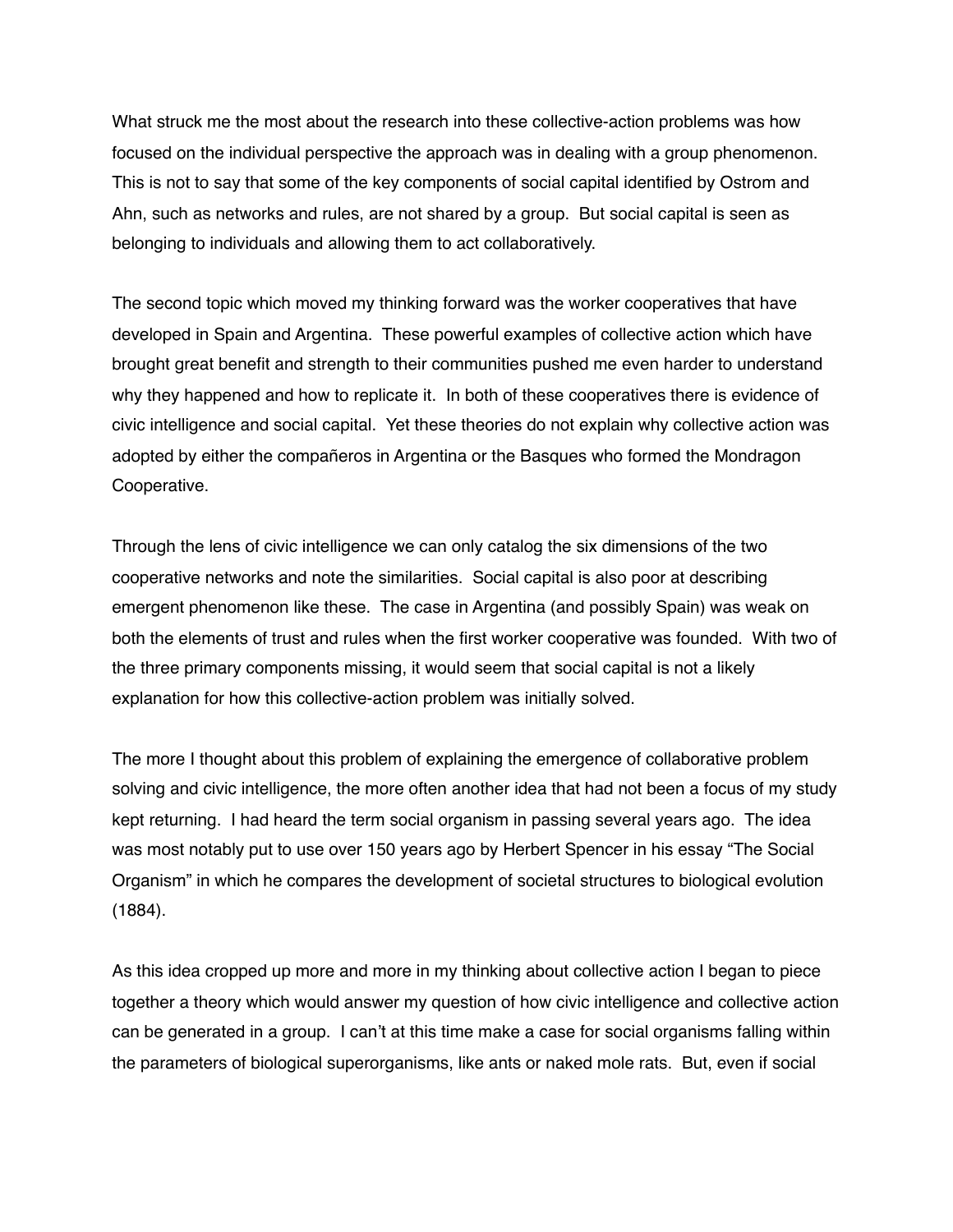organisms are just an analogy, I can show that this framework has descriptive and predictive functionality as a theory that civic intelligence and social capital do not.

The basic definition of an organism is an entity "capable of [response](http://en.wikipedia.org/wiki/Stimulus_(psychology)) to [stimuli](http://en.wikipedia.org/wiki/Stimulus_(physiology)), [reproduction,](http://en.wikipedia.org/wiki/Reproduction) growth and [development](http://en.wikipedia.org/wiki/Developmental_biology), and maintenance of [homeostasis](http://en.wikipedia.org/wiki/Homeostasis) as a stable whole" ("Organism", n.d.). The ways in which an organism responds to stimuli from its environment will most likely be to guard the other functions of its existence. This relationship between organism and environment is the key insight in understanding how social organism theory works to explain emergent increases in civic intelligence and collective action.

The events leading up to the political revolution in Argentina on the 19th and 20th of December 2001 certainly represent a massive change in the environment of the country. If we look at the social organism of compañeros (factory wage workers) it becomes clear how this environmental change directly affected its ability to maintain homeostasis. As more and more workplaces were shuttered due to the recession and capital flight from the country and people could no longer provide food to their families, the compañeros were forced to respond (Sitrin, 2006).

In this case the radical environmental shift is causing the social organism to alter its behavior. The way in which the behavior of the social organism changes is directly related to the previous conditions of homeostasis. In other disciplines these would be called social norms or cultural values. For the compañeros these conditions of homeostasis included lifelong or extended employment at single factories, pride in labor sustaining a family, and living knowledge of indigenous subsistence practices (Sitrin, 2006). For this social organism that had been pushed out of homeostasis by the shift in environment, returning to the factories that had sustained it and developing techniques for running them without bosses was the clearest path back to homeostasis.

As this approach to using social organism theory as a descriptive tool is applied to similar cases its predictive capability becomes clear. The Mondragon cooperative in the Basque region of spain also had a labor pool with strong work ethics and underwent a dramatic shift in the social environment when the Franco government punished the region for its participation in the civil war (Flessati, 1980). The similarity in environmental shift and original conditions of homeostasis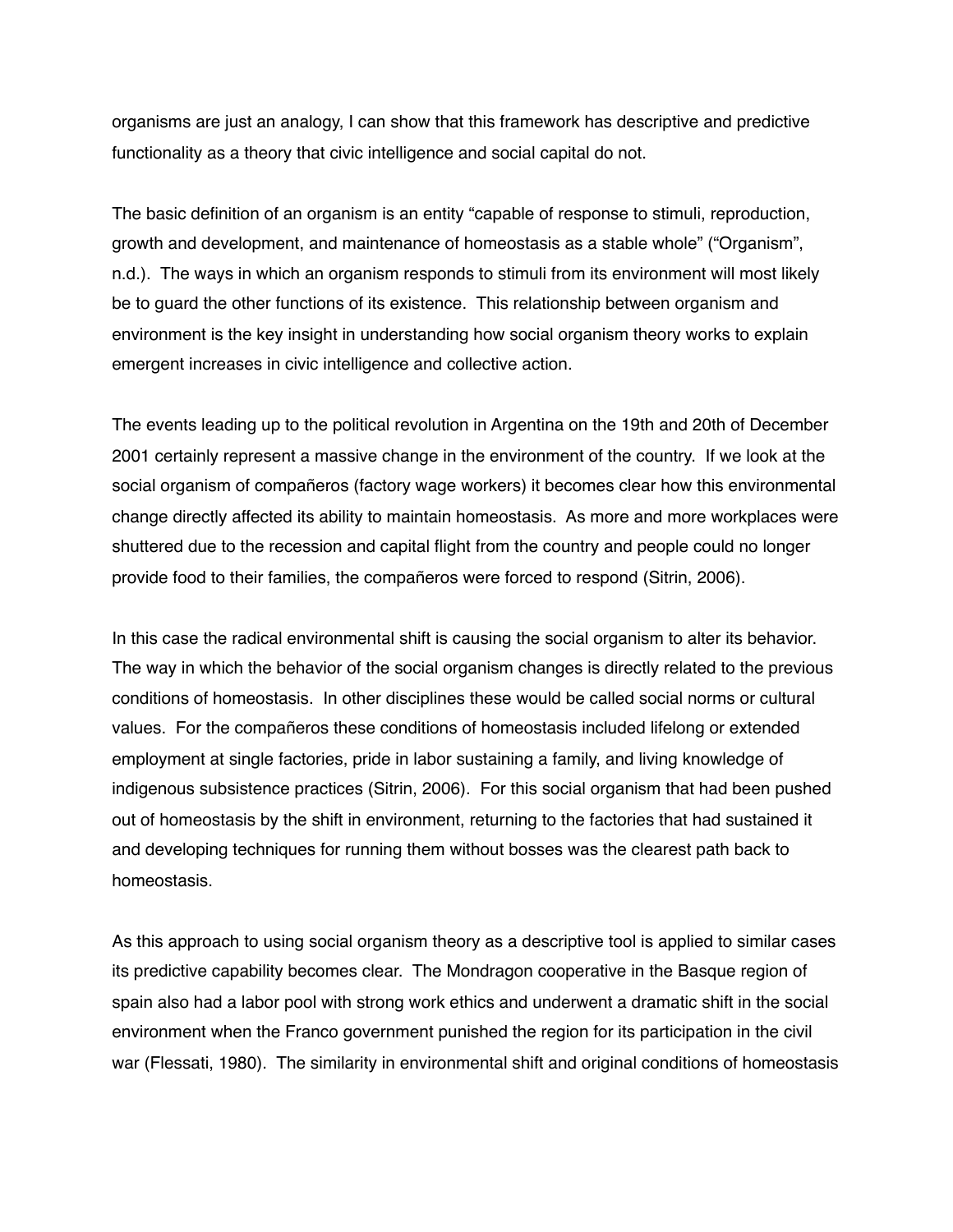allow for the construction of a testable hypothesis -- this paring of conditions and environmental change produces an increase in collective action and civic intelligence from the social organism.

I want to make it clear that I am not discounting the theories of civic intelligence and social capital. What I am saying is that, for understanding how civic intelligence and collective action emerge where they weren't present before, the theory of social organisms has greater utility in research. As more work is done with social organisms a picture will emerge of what types of social environments are best suited for social organisms with high levels of collective action and civic intelligence.

The work on complex adaptive systems has strong synergy with the idea of social organisms. In examining how organizations change an article in the Interdisciplinary Description of Complex Systems explains:

Self-organization is a process typical of the complex adaptive systems in which components of the system communicate with each other in a way that can be described as spontaneous. These phenomena occur in practice in real organizations. Parts of the system are adapted and coordinated to produce certain common behavior. Creative organizations are developed through the crisis and no-stability phases and they create a new, more complex form of inside order in an unexpected way. In this context, new strategic directions to a greater extent emerge and to a lesser extent are planned (Fabac, 2010, p.38).

This systems approach to examining organizational change seems to share many similarities to the social organism process of maintaining homeostasis that I have described. In developing the theory of social organisms the work on complex adaptive systems may provide useful tools for understanding the emergence of collective action and civic intelligence.

Potential criticism of the social organism theory include: arguments that social capital and civic intelligence do include the environment and can explain the genesis of collective action and civic intelligence, claims that a lack of proof for social organisms being real organisms invalidates the analogy, and general uneasiness at the thought of something other than the individual having agency in modifying the behavior of individuals.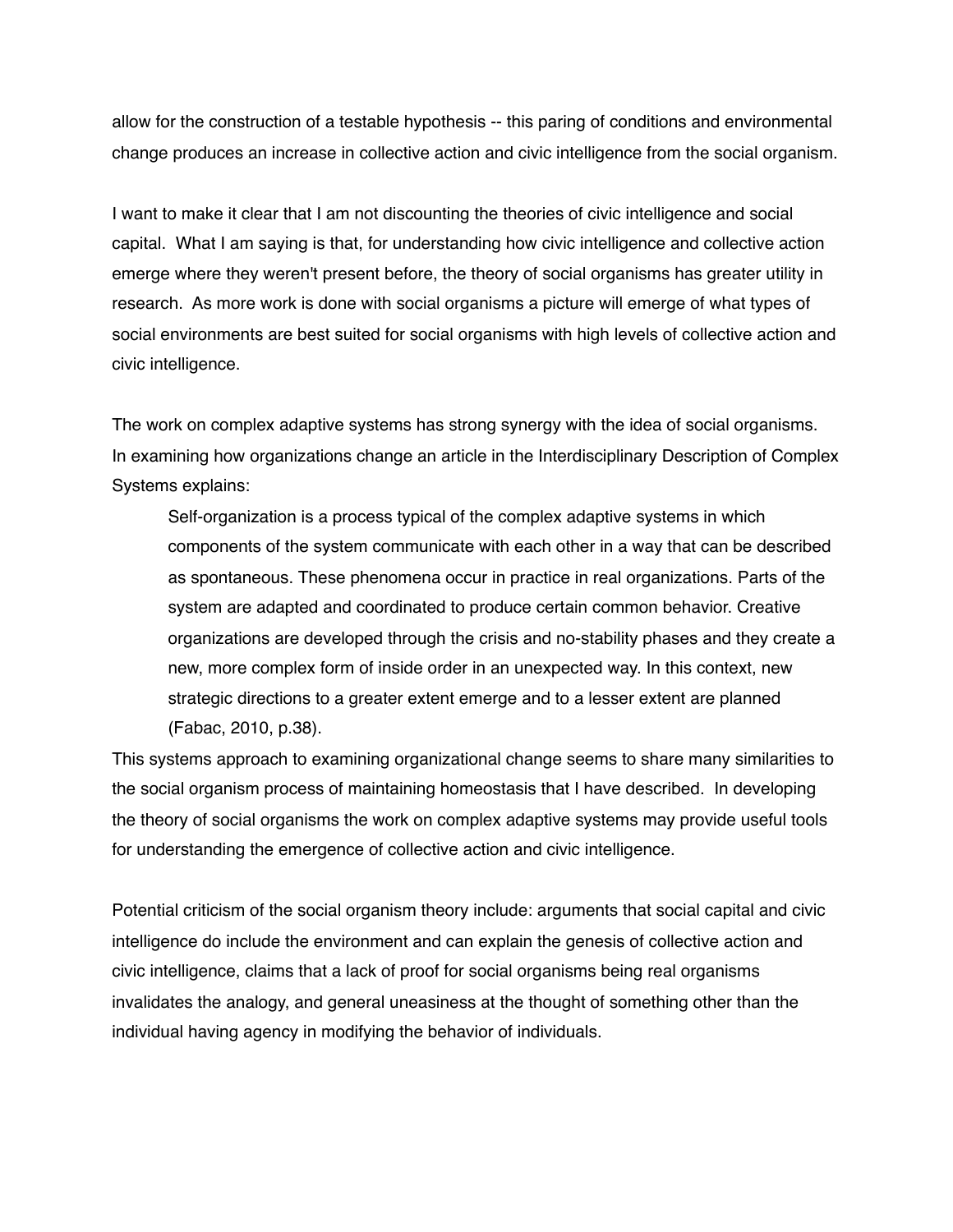Defenders of Ostrom might argue that the elements of trust, networks, and rules within social capital do account for the growth over time in the ability to solve collective-action problems, and the interaction of these elements are the heart of what accounts for a group's ability to act collectively. In terms of the genesis of collective action in a group I believe we can apply Occam's razor -- either the group had enough individuals who were trusted enough, and sufficient networking, and the proper interaction of formal and informal rules to allow for collective-action to commence; or, the group functioned as a social organism reacting to external stimuli in an effort to return to homeostasis. The latter is less dependent on a series of circumstances.

Both social capital and civic intelligence do a good job of accounting for group dynamics that explain why collective action works when it is already established in an organization or social group. The Liberating Voices pattern language even shows many techniques that could support the development of civic intelligence in places where it was not highly cultivated. The piece that is missing is what will cause an organization or social group to adopt these practices in the first place.

The second criticism of social organisms, that without proof of social groups as scientifically verifiable organisms the theory is invalid, addresses whether social organisms can exhibit agency in changing behavior. Like any scientific theory, social organisms must be tested in an effort to prove it wrong before it can gain any sort of credibility. But, as classification of social groups as biological organisms is not necessary for social organisms to describe how these social groups respond to environmental changes, that criteria alone can not be the basis of discounting it.

Perhaps the biggest factor in why the notion of social organisms has languished since Spencer wrote of it in 1860 is that it challenges the view that individual human consciousness is the pinnacle of existence. Just as the heliocentric model of the solar system was considered heresy 400 years ago, the idea of an order of entity greater than individual humans with agency over our action is a radical notion indeed. The key to working through this is in realizing humanity has always identified outside forces at work in our lives.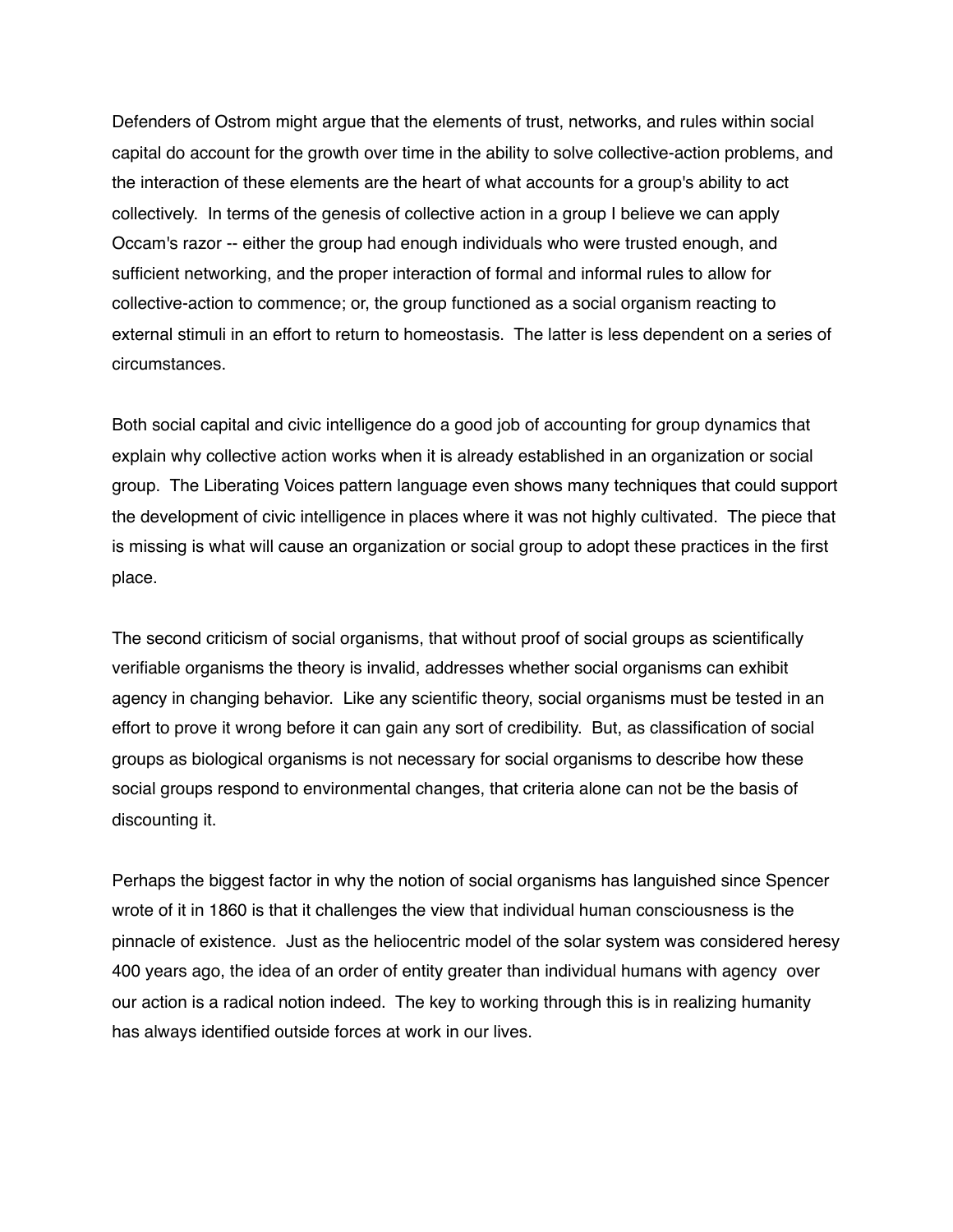Social organisms are simply the next step in our progression from spirits and gods, to the aether, to cultural mores and memes, as identification of what shapes our lives. Perhaps the hurdle of accepting social organisms is that they suggest a potential loss of individual identity. While more a philosophical question than a scientific question, how are we individuals if we are components of a higher organism, is one of the most challenging parts of social organism theory to address.

Closely related difficulties in understanding social organisms as a coherent notion are the boundaries of where one social organism ends and another begins. How can one individual be a part of multiple social organisms? What are the largest and smallest social organisms? A coherent view of social organisms might very well be as big a shift in understanding of the individual's place in the ecosystem as was viewing the sun as the center of the solar system rather than the earth.

It is clear to me that there is much work to do in research and testing if the social organism is going to survive and grow in the public consciousness as a valid theory. I do know that the more I have applied it to my own examination of the dynamics of social organization and interaction the more application I see beyond just understanding the genesis of civic intelligence and collective action. It is my hope that this paper can be a jumping off point for a much more in depth examination of the social organism.

The need for a unifying theory of social interaction and social change is apparent throughout the public sphere. If the framework of social organisms can gain the same traction that social capital has it may be able to fill this role. With this perspective there would be a reasoned viewpoint for making needed social change to better support the functioning of these social organisms. In my book, anything that could take our cultural narrative off of the track of endless financial growth as the pinnacle of social achievement is well worth a closer look.